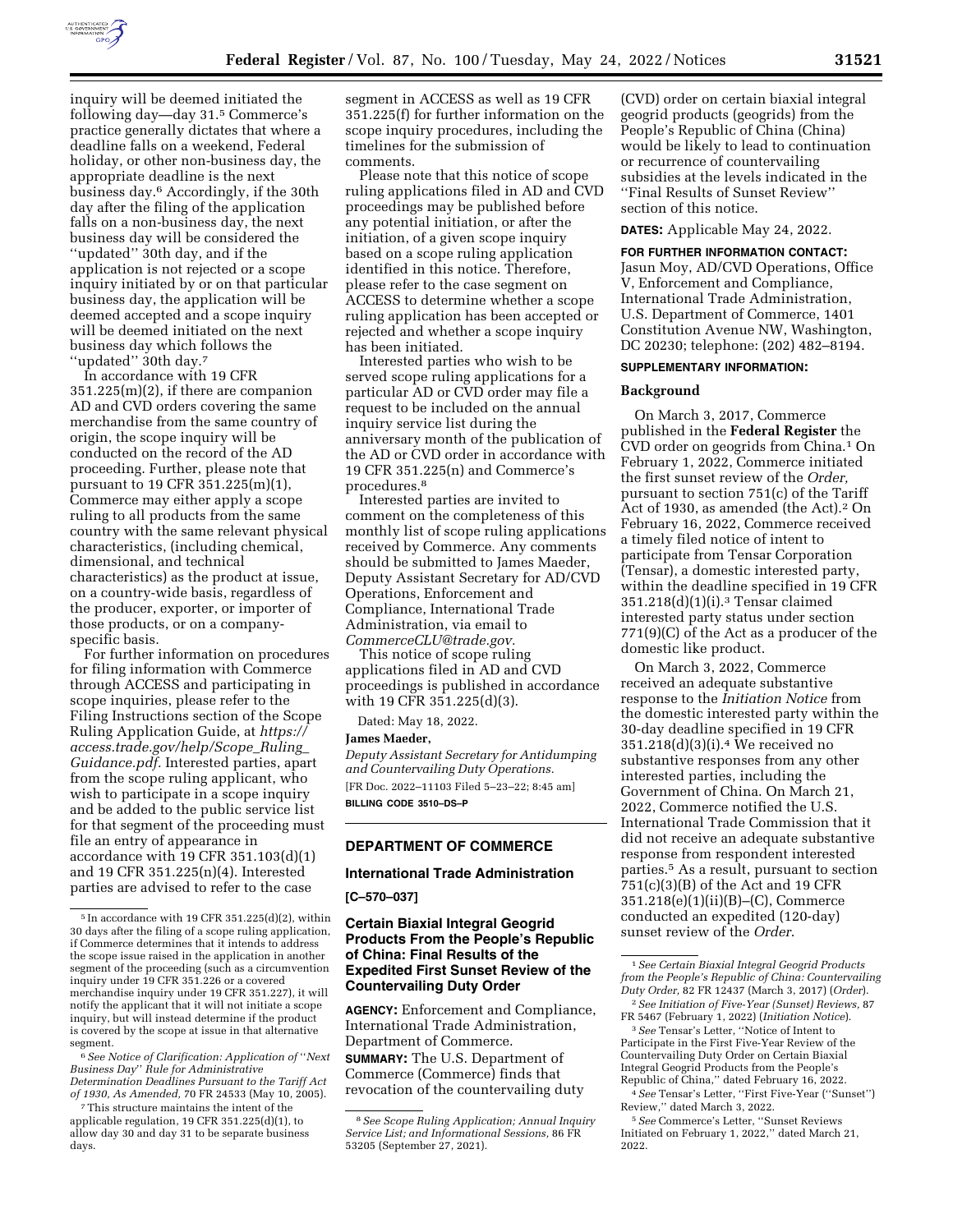# **Scope of the Order**

The products covered by the *Order*  are geogrids from China. For a complete description of the scope of the *Order, see* Appendix I.

### **Analysis of Comments Received**

All issues raised in this sunset review are addressed in the accompanying Issues and Decision Memorandum.6 The

issues discussed in the Issues and Decision Memorandum are listed in Appendix II. The Issues and Decision Memorandum is a public document and is on file electronically via Enforcement and Compliance's Antidumping and Countervailing Duty Centralized Electronic Service System (ACCESS). ACCESS is available to registered users at *https://access.trade.gov*. In addition, a complete version of the Issues and

Decision Memorandum can be accessed directly at *https://access.trade.gov/ public/FRNoticesListLayout.aspx*.

# **Final Results of Sunset Review**

Pursuant to sections 751(c)(1) and 752(b) of the Act, Commerce determines that revocation of the *Order* would likely lead to continuation or recurrence of countervailable subsidies at the rates listed below.

 $N_{\text{tot}}$ 

| Exporter/producer | 19 U L<br>countervailable<br>subsidy rate<br>(percent) |
|-------------------|--------------------------------------------------------|
|                   | 15.61                                                  |
|                   | 56.24                                                  |
|                   | 152.50                                                 |
|                   | 152.50                                                 |
|                   | 152.50                                                 |
|                   | 152.50                                                 |
|                   | 152.50                                                 |
|                   | 152.50                                                 |
|                   | 152.50                                                 |
|                   | 152.50                                                 |
|                   | 152.50                                                 |
|                   | 152.50                                                 |
|                   | 152.50                                                 |
|                   | 152.50                                                 |
|                   | 152.50                                                 |
|                   | 152.50                                                 |
|                   | 152.50                                                 |
|                   | 152.50                                                 |
|                   | 152.50                                                 |
|                   | 152.50                                                 |
|                   | 152.50                                                 |
|                   | 152.50                                                 |
|                   | 152.50                                                 |
|                   | 152.50                                                 |
|                   | 152.50                                                 |
|                   | 152.50                                                 |
|                   | 152.50                                                 |
|                   | 35.93                                                  |

# **Administrative Protective Order (APO)**

This notice serves as the only reminder to interested parties subject to an APO of their responsibility concerning the return or destruction of proprietary information disclosed under APO in accordance with 19 CFR 351.305. Timely notification of the return or destruction of APO materials or conversion to judicial protective order is hereby requested. Failure to comply with the regulations and terms of an APO is a violation which is subject to sanction.

# **Notification to Interested Parties**

We are issuing and publishing these final results and notice in accordance with sections 751(c), 752(b), and 777(i)(1) of the Act and 19 CFR 351.218. Dated: May 18, 2022.

# **Lisa W. Wang,**

*Assistant Secretary for Enforcement and Compliance.* 

# **Appendix I**

## **Scope of the Order**

The products covered by the scope are certain biaxial integral geogrid products. Biaxial integral geogrid products are a polymer grid or mesh material (whether or not finished, slit, cut-to-length, attached to woven or non-woven fabric or sheet material, or packaged) in which four-sided openings in the form of squares, rectangles, rhomboids, diamonds, or other four-sided figures predominate. The products covered have integral strands that have been stretched to induce molecular orientation into the material (as evidenced by the strands being thinner in width toward the middle between the junctions than at the junctions

themselves) constituting the sides of the openings and integral junctions where the strands intersect. The scope includes products in which four-sided figures predominate whether or not they also contain additional strands intersecting the four-sided figures and whether or not the inside corners of the four-sided figures are rounded off or not sharp angles. As used herein, the term ''integral'' refers to strands and junctions that are homogenous with each other. The products covered have a tensile strength of greater than 5 kilonewtons per meter (kN/m) according to American Society for Testing and Materials (ASTM) Standard Test Method D6637/D6637M in any direction and average overall flexural stiffness of more than 100,000 milligram-centimeter according to the ASTM D7748/D7748M Standard Test Method for Flexural Rigidity of Geogrids, Geotextiles and Related Products, or other equivalent test method standards.

<sup>6</sup>*See* Memorandum, ''Issues and Decision Memorandum for the Final Results of the Expedited First Sunset Review of the Countervailing Duty

Order on Certain Biaxial Integral Geogrid Products from the People's Republic of China,'' dated

concurrently with, and hereby adopted by, this notice (Issues and Decision Memorandum).